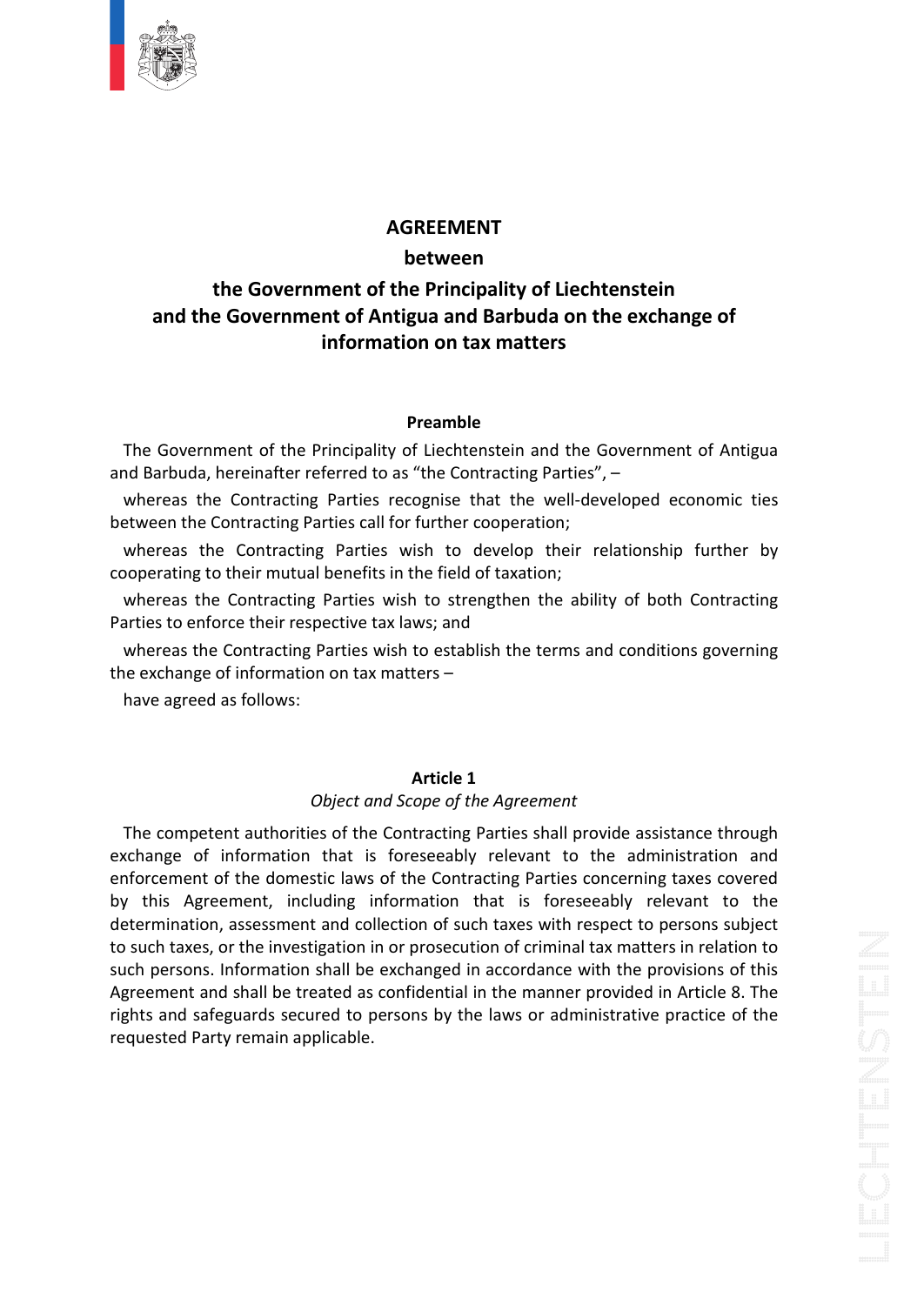# **2**

### **Jurisdiction**

Article 2<br> *Surisdiction*<br> *Surisdiction*<br> *Surisdiction*<br> *Surisdiction*<br> *Mich is neither held by its* Article 2<br>
Jurisdiction<br>
Durisdiction<br>
Acticle 2<br>
Durisdiction<br>
Acticle of persons who are within its territorial<br>
Action of persons who are within its territorial e*n*<br>9. informati<br>9. jersons<br>3. A requested Party is not obligated to provide information which is neither held by its *vide information<br>rol of persons wl<br>icle 3<br>Covered* jurisdiction. The taxes which are the subject of this Agreement are:<br>The taxes which are the subject of this Agreement are:

**Article 3**<br>Taxes Cove<br>The taxes which are the subject of this Agre<br>in the Principality of Liechtenstein **Article 3**<br> *Taxes Covere*<br>
Personal income tax (Erwerbssteuer);<br>
Taxes Coverence tax (Erwerbssteuer); **Article 3**<br>Taxes Covered<br>Article 3<br>Taxes Covered<br>The Principality of Liechtenstein<br>personal income tax (Ertragssteuer);<br>corporate income tax (Ertragssteuer); Taxes Covered<br>
e taxes which are the subject of this Agreemer<br>
he Principality of Liechtenstein<br>
personal income tax (Erwerbssteuer);<br>
corporate income tax (Ertragssteuer);<br>
corporation taxes (Gesellschaftssteuern); ا<br>Th real taxes which are the subject of this Agreement are:<br>
he Principality of Liechtenstein<br>
personal income tax (Erwerbssteuer);<br>
corporation taxes (Gesellschaftssteuern);<br>
real estate capital gains tax (Grundstücksgewinnst

a) in the Principality of Liechtenstein

he Principality of Liechtenstein<br>personal income tax (Erwerbssteuer<br>corporate income tax (Ertragssteuer<br>corporation taxes (Gesellschaftsster<br>real estate capital gains tax (Grunds<br>wealth tax (Vermögenssteuer): the personal income tax (Erwerbssteuer);

the corporate income tax (Ertragssteuer);

the corporation taxes (Gesellschaftssteuern);

personal income tax (Erwerbssteuer);<br>corporate income tax (Ertragssteuer);<br>corporation taxes (Gesellschaftssteuern);<br>real estate capital gains tax (Grundstücksg<br>wealth tax (Vermögenssteuer);<br>coupon tax (Couponsteuer); and corporate income tax (Ertragssteuer);<br>corporation taxes (Gesellschaftssteuern);<br>real estate capital gains tax (Grundstücksgewinnsteuer);<br>wealth tax (Vermögenssteuer);<br>coupon tax (Couponsteuer); and<br>estate. inheritance and duties.

in Antigua and Barbuda taxes of every kind and description including customs<br>
in Antigua and Barbuda taxes of every kind and description including customs<br>
in Antigua and Barbuda taxes of every kind and description includi Schenkungssteuern);

the cou<br>the est<br>Sch<br>b) in Anti<br>ties. The coupon tax (vermogenssteuer);<br>
the coupon tax (Couponsteuer); and<br>
the estate, inheritance and gift taxes (Nachlass-, Erbanfalls- und<br>
Schenkungssteuern);<br>
n Antigua and Barbuda taxes of every kind and description incl imposed after the date of signature of this Agreement in addition to, or in place of,<br>are imposed after the date of signature of this Agreement in addition to, or in place of,<br>are imposed after the date of signature of thi b) in Anti duties.

the estate, inheritance and gift taxes (Nachlass-, Erbanfalls- und<br>
Schenkungssteuern);<br>
in Antigua and Barbuda taxes of every kind and description including customs<br>
es.<br>
) This Agreement shall apply also to any identical enkungssteuern);<br>ua and Barbuda taxes of every kind and description including customs<br>reement shall apply also to any identical or substantially similar taxes that<br>after the date of signature of this Agreement in addition gua and Barbuda taxes of every kind and description including customs<br>greement shall apply also to any identical or substantially similar taxes that<br>d after the date of signature of this Agreement in addition to, or in pla Agreement sha<br>ed after the da<br>ig taxes if the or<br>t authorities<br>il changes to th<br>measures. the existing taxes if the competent authorities of the Contracting Parties so agree. The of the Co<br>Parties sha<br>s Agreeme<br>**4** *Definitions*substantial changes to the taxes covered by this Agreement and the related information gathering measures. For the purposes of this Agreement and the relations<br>
thering measures.<br>
The purposes of this Agreement, unless otherwise defined,<br>
Article 4<br>
Definitions

- 
- Article 4<br>
Definitions<br>
For the purposes of this Agreement, unless otherwise defined,<br>
the term "Principality of Liechtenstein" means, when used in a geographical sense. **Article 4**<br>
Definitions<br>
(1) For the purposes of this Agreement, unless otherwise defined,<br>
a) the term "Principality of Liechtenstein" means, when used in a geographical sense,<br>
the area of the sovereign territory of the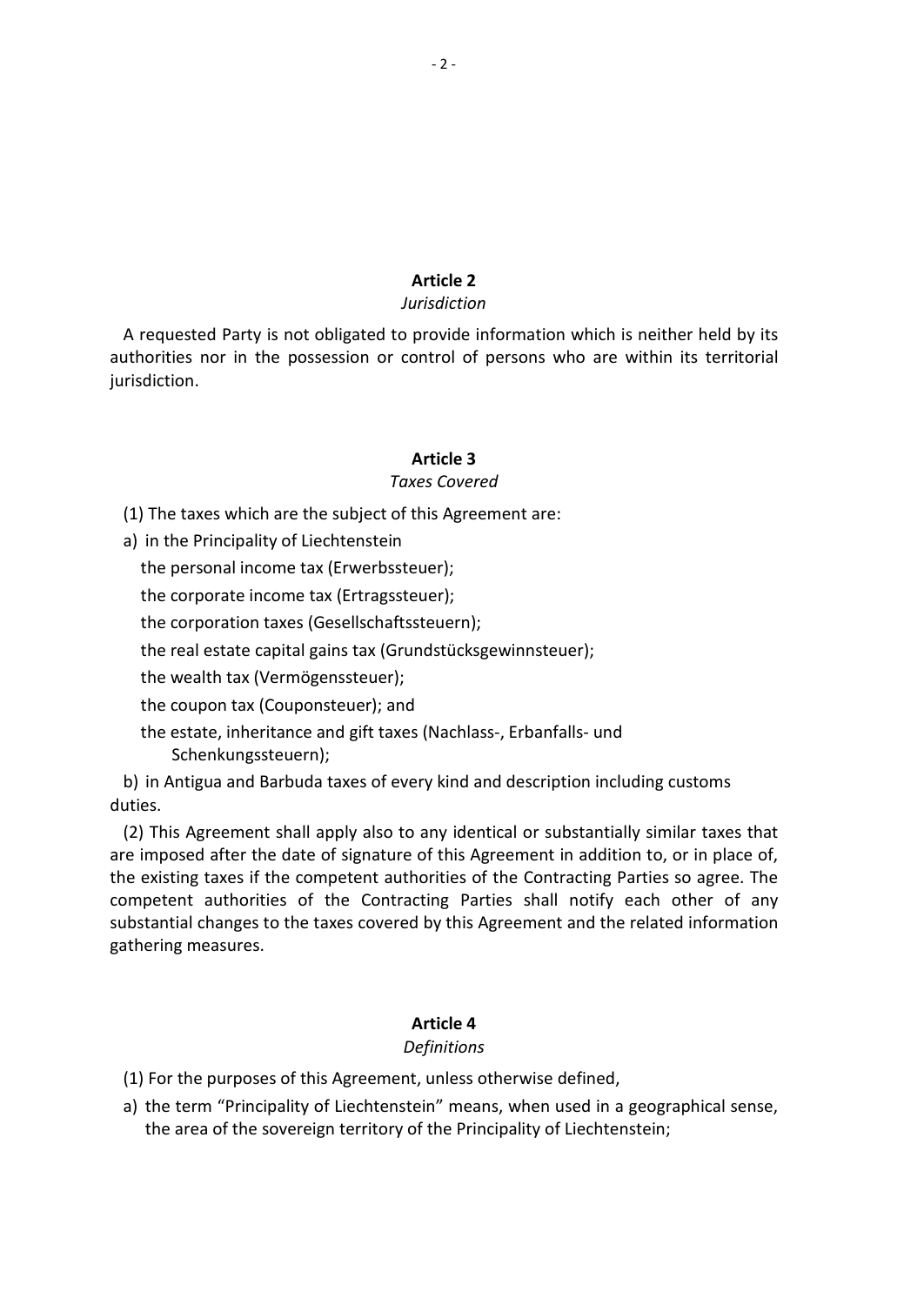- the term "Antigua and Barbuda" means, when used in a geographical sense, the erm "Antigua and Barbuda" means, when used in a geographical sense, the<br>of the Sovereign State of Antigua and Barbuda and its territorial waters; the term "Antigua and Barbuda" means, where term and the Sovereign State of Antigua and Bard<br>the term "competent authority" means: term "Antigua and Barbuda" means, when used in a geographical sense, the<br>a of the Sovereign State of Antigua and Barbuda and its territorial waters;<br>term "competent authority" means:<br>in the case of the Principality of Liec gua and Barbuda" means, when used in a geograph<br>ereign State of Antigua and Barbuda and its territorial<br>betent authority" means:<br>e of the Principality of Liechtenstein, the Gover<br>of Liechtenstein or its authorised represen term "Antigua
- the
- rm "Antigua and Barbuda" means, when used in a geographical sense, the<br>f the Sovereign State of Antigua and Barbuda and its territorial waters;<br>rm "competent authority" means:<br>the case of the Principality of Liechtenstein, aa) in the case of the Principality of Liechtenstein, the Government of the Principality of Liechtenstein or its authorised representative;<br>bb) in the case of Antigua and Barbuda the Minister of Finance or his authorised Principality of Liechtenstein or its authorised representative;
- the term "competent authority" means:<br>aa) in the case of the Principality of Liechtenstein, the Government of the<br>Principality of Liechtenstein or its authorised representative;<br>bb)in the case of Antigua and Barbuda the Mi Incipality of Liechtenstein or its authorised representative;<br>the case of Antigua and Barbuda the Minister of Finance or his author<br>presentative;<br>erm "person" includes an individual, a company, a dormant inheritance<br>ther b representative;
- aa) in the case of the Principality of Liechtenstein, the Government of the<br>
Principality of Liechtenstein or its authorised representative;<br>
bb) in the case of Antigua and Barbuda the Minister of Finance or his authorised bojin the case or Antigua and Barbuda the Minister or Finance or his authorised<br>representative;<br>the term "person" includes an individual, a company, a dormant inheritance and<br>any other body of persons;<br>the term "company" m resentative;<br>m "person" includes an individual, a company, a dormant inheritance and<br>er body of persons;<br>m "company" means any body corporate, as well as entities and special<br>ndowments that are treated as a body corporate the ter any other body of persons;
- 
- m "person" includes an individual, a company, a dormant inheritance and<br>er body of persons;<br>m "company" means any body corporate, as well as entities and special<br>ndowments that are treated as a body corporate for tax purpo er body of persons;<br>m "company" means any body corporate, as well as entities and special<br>idowments that are treated as a body corporate for tax purposes;<br>m "publicly traded company" means any company whose principal class the term "company" means a<br>asset endowments that are treat<br>the term "publicly traded com<br>shares is listed on a recognise<br>readily purchased or sold by tl<br>public" if the purchase or sale<br>limited group of investors: asset endowments that are treated as a body corporate for tax purposes;<br>the term "publicly traded company" means any company whose principal class of<br>shares is listed on a recognised stock exchange provided its listed shar f) the term "publicly traded company" means any company whose principal class of blicly traded company" means any company whose principal class of<br>d on a recognised stock exchange provided its listed shares can be<br>ased or sold by the public. Shares can be purchased or sold "by the<br>purchase or sale of s shares is listed on a recognised stock exchange provided its listed shares can be public" if the purchase or sale of shares is not implicitly or explicitly restricted to a
- readily purchased or sold by the public. Shares can be purchased or sold "by the<br>public" if the purchase or sale of shares is not implicitly or explicitly restricted to a<br>limited group of investors;<br>the term "principal cla lic" if the purchase or sale of shares is not implicitly c<br>ted group of investors;<br>term "principal class of shares" means the cla-<br>resenting a majority of the voting power or of the<br>pany;<br>term "recognised stock exchange" m Imited group or Investors;<br>the term "principal class of shares" means the class or classes of shares<br>representing a majority of the voting power or of the statutory capital of the<br>company;<br>the term "recognised stock exchan the ter m "principal class of shares" means the class or classes of shares<br>hting a majority of the voting power or of the statutory capital of the<br>y;<br>i "recognised stock exchange" means any stock exchange agreed upon by<br>petent aut represen
- h) the term "recognised stock exchange" means any stock exchange agreed upon by the competent authorities of the Contracting Parties;
- representing a majority of the voting power or of the statutory capital of the<br>company;<br>the term "recognised stock exchange" means any stock exchange agreed upon by<br>the competent authorities of the Contracting Parties;<br>the ny;<br>m "recognised stock exchange" means any stock exchange agreed upon by<br>npetent authorities of the Contracting Parties;<br>m "collective investment fund or scheme" means any pooled investment<br>interspective of legal form. Th recognised stock exchange" means any stock exchange agreed upon by<br>tent authorities of the Contracting Parties;<br>Collective investment fund or scheme" means any pooled investment<br>espective of legal form. The term "public co competent authorities of the Contracting Parties;<br>term "collective investment fund or scheme" means any pooled investment<br>icle, irrespective of legal form. The term "public collective investment fund or<br>eme" means any coll the term "collective investment fund or scheme" means any pooled investment<br>vehicle, irrespective of legal form. The term "public collective investment fund or<br>scheme" means any collective investment fund or scheme provide vehicle, irrespective of legal form. The term "public collective inve<br>scheme" means any collective investment fund or scheme prov<br>shares or other interests in the fund or scheme can be readily pur<br>redeemed by the public. U scheme" means any collective investment fund or scheme provided the units,<br>shares or other interests in the fund or scheme can be readily purchased, sold or<br>redeemed by the public. Units, shares or other interests in the f snares or other interests in the rund or scheme can be readily purchased, sold or<br>redeemed by the public. Units, shares or other interests in the fund or scheme can<br>be readily purchased, sold or redeemed "by the public" if reaeemea <mark>p</mark> redemption is not implicitly or explicitly restricted to a limited group of investors;
- j) the term "tax" means any tax to which this Agreement applies;
- I) the term "applicant Party" means the Contracting Party requesting information;
- Teauny purchased, sold of redeemed by the public if the purchase, sale of<br>demption is not implicitly or explicitly restricted to a limited group of investors;<br>e term "applicant Party" means the Contracting Party requesting that enable a Contracting Party to obtain and provide the requested party"<br>that enable a Contracting Party requesting information;<br>equested Party" means the Contracting Party requested to provide<br>is<br>"information gathering o)
- the term "applicant Party" means the Contracting Party requesting information;<br>the term "requested Party" means the Contracting Party requested to provide<br>information;<br>the term "information gathering measures" means admini the term "requested Party" means the Contracting Party requested to provi<br>information;<br>the term "information gathering measures" means administrative or judic<br>procedures that enable a Contracting Party to obtain and provid m) the term "information gathering measures" means administrative or judicial<br>procedures that enable a Contracting Party to obtain and provide the requested<br>information;<br>n) the term "information" means any fact, statement which is the set of the set of the set of the set of the set of the set of the set of the set of th procedures that enable a Contracting Party to obtain and provide the requested<br>information;<br>n) the term "information" means any fact, statement or record in any form whatever;<br>o) the term "tax matters" means all tax matter
- 
- 
-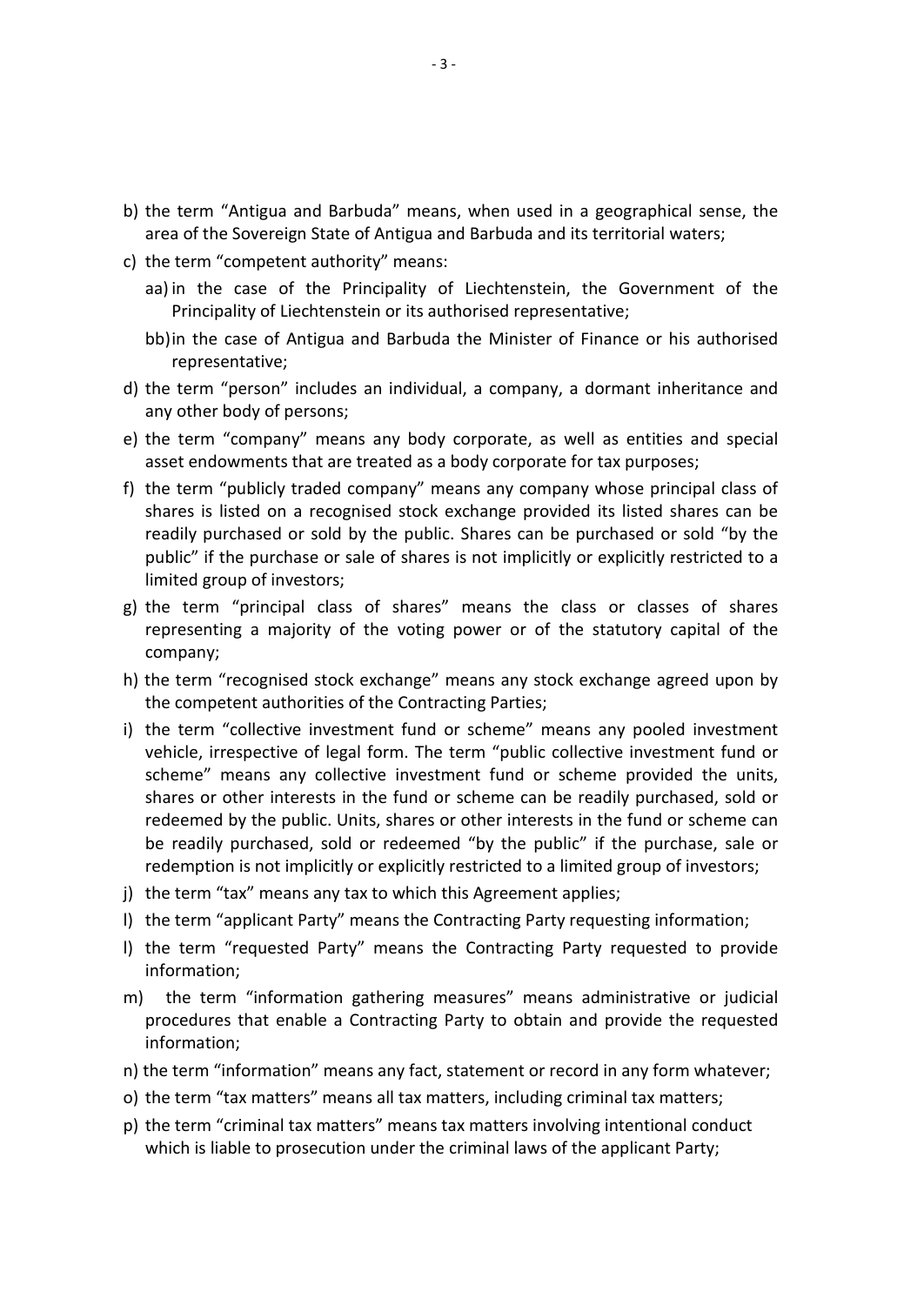- the term "criminal laws" means all criminal tax laws designated as such under "criminal laws" means all criminal tax laws designated as such under<br>law irrespective of whether contained in the tax laws, the criminal code nder term "criminal langer"<br>ther statutes;<br>ther statutes; the term "criminal laws" mear<br>domestic law irrespective of wh<br>or other statutes;<br>the term "national" means: term "criminal laws" means all criminal tax laws designated as such under<br>mestic law irrespective of whether contained in the tax laws, the criminal code<br>other statutes;<br>term "national" means:<br>with regard to Liechtenstein minal laws" means all criminal tax laws designated as such under<br>irrespective of whether contained in the tax laws, the criminal code<br>res;<br>d to Liechtenstein any individual possessing "Landesbürgerrechte"<br>to the "Bürgerrec g) the term "criminal laws" means all criminal tax laws designated as such under "criminal laws" means all criminal tax laws designated as such under<br>law irrespective of whether contained in the tax laws, the criminal code<br>tatutes;<br>"national" means:<br>egard to Liechtenstein any individual possessing "Lan nestic law irre or other statutes;
- r) the term "national" means:
- statutes;<br>"national" means:<br>regard to Liechtenstein any individual possessing "Landesbürgerrechte"<br>ding to the "Bürgerrechtsgesetz" (LGBI. 1960, No. 23) and any person<br>than an individual deriving its status as such from th aa) with regard to Liechtenstein any individual possessing "Landesbürgerrechte"<br>according to the "Bürgerrechtsgesetz" (LGBI. 1960, No. 23) and any person<br>other than an individual deriving its status as such from the laws i aa) with regard to Liechtenstein any individual possessing "Landesbürgerrechte"<br>according to the "Bürgerrechtsgesetz" (LGBI. 1960, No. 23) and any person<br>other than an individual deriving its status as such from the laws i according to the "Bürgerrechtsgesetz" (LGBI. 1960, No. 23) and any person<br>other than an individual deriving its status as such from the laws in force in<br>Liechtenstein;<br>bb)with regard to the State of Antigua and Barbuda, a other than an individual deriving its status as such from the laws in force in
	-

er than an individual deriving its status as such from the laws in force in<br>
chtenstein;<br>
h regard to the State of Antigua and Barbuda, a citizen of Antigua and<br>
buda.<br>
ards the application of this Agreement at any time by Liechtenstein;<br>bb)with regard to the State of Antigua and Barbuda, a citizen of Antigua and<br>Barbuda.<br>2) As regards the application of this Agreement at any time by a Contracting Party,<br>7 term not defined in this Agreement, bb) with regard to the State of Antigua and Barbuda, a citizen of Antigua and<br>Barbuda.<br>As regards the application of this Agreement at any time by a Contracting Party,<br>term not defined in this Agreement, unless the context Barbuda.<br>As regards the application of this Agreement at any time by a Contracting Party,<br>prm not defined in this Agreement, unless the context otherwise requires or the<br>etent authorities agree to a common meaning pursuant (2) As regards the application of this Agreement at any time by a Contracting Party, 10 of this Agreement, shall have the meaning that it has at that time under the laws of that it has<br>e applicabl<br>erm under<br>**5** that Contracting Party, any meaning under the applicable tax laws of that Contracting *of* **Information** *Information Information Detections*<br> *Article 5*<br> *Of Information Upon Request*  $(1)$ Frevaning over a meaning given to the term ander other laws or that contracting<br>
.<br>
The competent authority of the requested Party shall provide upon request of the rarcy.

Article 5<br>
Exchange of Information Upon Request<br>
Competent authority of the requested Party shall provide upon request of the<br>
Party information for the purposes referred to in Article 1. Such information Article 5<br>
Exchange of Information Upon Request<br>
The competent authority of the requested Party shall provide upon request of the<br>
ant Party information for the purposes referred to in Article 1. Such information<br>
be excha **Article 5**<br>**Exchange of Information Upon Request**<br>mpetent authority of the requested Party shall provide upon request of the<br>rty information for the purposes referred to in Article 1. Such information<br>changed without rega Article 5<br>
Exchange of Information Upon Request<br>
ompetent authority of the requested Party shall provide upon request of the<br>
Party information for the purposes referred to in Article 1. Such information<br>
such an axpurpose Exchange of Information Upon Request<br>
provide upon request of the<br>
arty information for the purposes referred to in Article 1. Such information<br>
xchanged without regard to whether the requested Party needs such<br>
1 for its (1) The competent authority of the requested Party shall provide upon request of the competent authority of the requested Party shall provide upon request of the<br>
E Party information for the purposes referred to in Article 1. Such information<br>
exchanged without regard to whether the requested Party needs s applicant Party information for the purposes referred to in Article 1. Such information arty information for the purposes referred to in Article 1. Such information<br>xchanged without regard to whether the requested Party needs such<br>i for its own tax purposes or whether the conduct being investigated would<br>a cr shall be exchanged without regard to whether the requested Party needs such information for its own tax purposes or whether the conduct being investigated would constitute a crime under the laws of the requested Party if such conduct occurred in the requested Party. The competent authority of the mation for its own tax purposes or whether the conduct being investigated would<br>itute a crime under the laws of the requested Party if such conduct occurred in the<br>ested Party. The competent authority of the applicant Part constitute a crime under the laws of the requested Party if such conduct occurred in the tute a crime under the laws of the requested Party if such conduct occurred in the<br>sted Party. The competent authority of the applicant Party shall only make a<br>st for information pursuant to this Article when it is unable requested Party. The competent authority of the applicant Party shall only make a exted Party. The competent authority of the applicant Party shall only make a<br>set for information pursuant to this Article when it is unable to obtain the<br>sted information by other means available in its own territory, exc request for information pursuant to this Article when it is unable to obtain the

est for information pursuant to this Article when it is unable to obtain the ested information by other means available in its own territory, except where urse to such means would give rise to disproportionate difficulty.<br> requested information by other means available in its own<br>recourse to such means would give rise to disproportionate dif<br>(2) If the information in the possession of the competent at<br>Party is not sufficient to enable it to If the information in the possession of the competent authority of the requested<br>If the information in the possession of the competent authority of the requested<br>is not sufficient to enable it to comply with the request fo (2) If the information in the possession of the competent authority of the requested (2) If the information in the possession of the competent authority of the requested<br>Party is not sufficient to enable it to comply with the request for information, that Party<br>shall use all relevant information gathering The extent allowable under the formulation, that Party<br>the use all relevant information gathering measures to provide the applicant Party<br>th the information requested, notwithstanding that the requested Party may not, at<br>a shall use all relevant information gathering measures to provide the applicant Party

hall use all relevant information gathering me<br>ith the information requested, notwithstanding<br>iat time, need such information for its own tax p<br>(3) If specifically requested by the competen<br>pmpetent authority of the reques the information requested, notwithstanding that the requested Party may not, at<br>ime, need such information for its own tax purposes.<br>If specifically requested by the competent authority of an applicant Party, the<br>betent au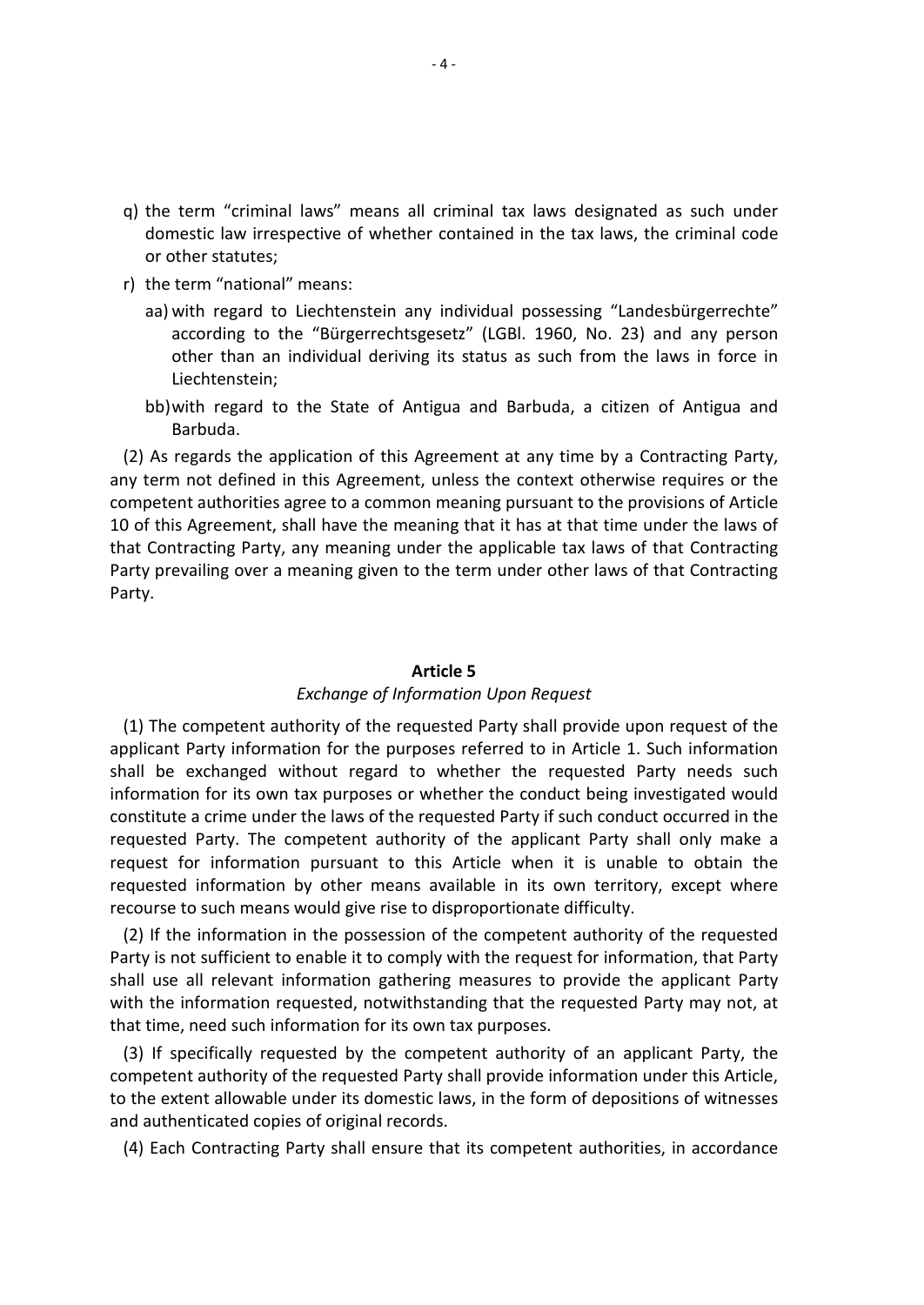the terms of this Agreement have the authority to obtain and provide upon the terms of this Agreement have the authority to obtain and provide upon<br>est:<br>information held by banks, other financial institutions, and any person acting in an rms of this Agreement have the authority to obtain antion held by banks, other financial institutions, and any performation fiduciary capacity including nominees and trustees:

- the terms of this Agreement have the authority to obtain and provide upon<br>est:<br>information held by banks, other financial institutions, and any person acting in an<br>agency or fiduciary capacity including nominees and truste the terms of this Ag<br>est:<br>information held by ba<br>agency or fiduciary cap<br>information regarding<br>persons. including. a) information held by banks, other financial institutions, and any person acting in an ncy
- is terms of this Agreement have the authority to obtain and provide upon<br>in the case of investment institutions, and any person acting in an<br>incy or fiduciary capacity including nominees and trustees;<br>in the case of invest on held by banks, other financial inst<br>
fiduciary capacity including nomines<br>
on regarding the ownership of c<br>
ncluding,<br>
case of investment funds or scheme<br>
interests in the fund or scheme: nation neid by banks, other financial institutions, and any person acting in an<br>y or fiduciary capacity including nominees and trustees;<br>nation regarding the ownership of companies, partnerships and other<br>ns, including,<br>th or riduciary capacity including nominees and trustees;<br>ition regarding the ownership of companies, partnerships and other<br>i, including,<br>ne case of investment funds or schemes information on the units, shares or<br>printerests b) information regarding the ownership of companies, partnerships and other persons, including,
	- aa) in t other interests in the fund or scheme;
	- n regarding the own<br>cluding,<br>ase of investment fund<br>terests in the fund or s<br>ase of trusts, informat<br>e of foundations, infor<br>and beneficiaries: ncluding,<br>
	case of investment funds or schemes information on the units, shares or<br>
	interests in the fund or scheme;<br>
	case of trusts, information on settlors, trustees and beneficiaries; and in<br>
	see of foundations, informa The case of investment funds or schemes information on the units, shares or<br>er interests in the fund or scheme;<br>ne case of trusts, information on settlors, trustees and beneficiaries; and in<br>case of foundations, informatio terests in the fund or scheme;<br>ase of trusts, information on settlors, trustees and beneficiaries; and<br>e of foundations, information on founders, members of the foundation<br>and beneficiaries;<br>at this Agreement does not crea bb) in the case of trusts, information on settlors, trustees and beneficiaries; and in

bb) in the case of trusts, information on settlors, trustees and beneficiaries; and in<br>the case of foundations, information on founders, members of the foundation<br>council and beneficiaries;<br>provided that this Agreement doe the case of foundations, information on founders, members of the foundation<br>
council and beneficiaries;<br>
provided that this Agreement does not create an obligation on the Contracting<br>
Parties to obtain or provide ownership council and beneficiaries;<br>provided that this Agreement does not<br>Parties to obtain or provide ownership<br>companies or public collective investm<br>information can be obtained without g<br>Any request for information shall be<br>shal provided that this Agreement does not create an obligation on the<br>Parties to obtain or provide ownership information with respect to<br>companies or public collective investment funds or schemes unless<br>information can be obta Parties to obtain or provide ownership information with res<br>companies or public collective investment funds or schemes<br>information can be obtained without giving rise to dispropo<br>Any request for information shall be formul

companies or public conective investment runds or schemes diness such<br>information can be obtained without giving rise to disproportionate difficulties.<br>Any request for information shall be formulated with the greatest deta the(5) Any request for information shall be formulated with the greatest detail possible ب)<br>ا- shah in an ca

- e)
- b) the taxable period for which the information is sought;
- Any request for information shall be formulated with the greatest detail possible<br>shall in all cases specify in writing:<br>the identity of the person under examination or investigation;<br>the taxable period for which the infor of the person units of the person<br>beriod for whice<br>of the inform<br>t Party wishes<br>under the a<br>is sought: the taxable period for which the information of investigation,<br>the taxable period for which the information is sought;<br>a statement of the information sought including its nature and the form in which<br>the applicant Party wi od for which the information is sought;<br>the information sought including its nature and the form in which<br>arty wishes to receive the information from the requested Party;<br>der the applicant Party's tax law with respect to w c) a statement of the information sought including its nature and the form in which the applicant Party wishes to receive the information from the requested Party;
- d) the matter under the applicant Party's tax law with respect to which the information is sought;
- The applicant Party wisnes to receive the information from the requested Party;<br>the matter under the applicant Party's tax law with respect to which the<br>information is sought;<br>grounds for believing that the information req matter under the applicant Party's tax law with respect to which the<br>prmation is sought;<br>unds for believing that the information requested is foreseeably relevant to the<br>ninistration and enforcement of the domestic tax law n is sought<br>r believing<br>tion and e<br>d to the per<br>r believing<br>ne possess<br>Partv: g)administration and enforcement of the domestic tax laws of the applicant Party with regard to the person specified in subparagraph a;
- grounds for believing that the information requested is foreseeably relevant to the<br>administration and enforcement of the domestic tax laws of the applicant Party<br>with regard to the person specified in subparagraph a;<br>grou with regard to the person specified in subparagraph a;<br>grounds for believing that the information requested is held in the requested Party<br>or is in the possession or control of a person within the jurisdiction of the<br>reque f) grounds for believing that the information requested is held in the requested Party or believing that the information requested is held in the requested Party<br>the possession or control of a person within the jurisdiction of the<br>l Party;<br>tent known, the name and address of any person believed to be in<br>n of or is in the possession or control of a person within the jurisdiction of the requested Party;
- g) to the extent known, the name and address of any person believed to be in possession of the requested information;
- e possession or control of a person within the jurisdiction of the<br>arty;<br>nt known, the name and address of any person believed to be in<br>of the requested information;<br>t that the request is in conformity with the law and adm sted Party;<br>
extent known, the name and address of any person believed to be in<br>
ssion of the requested information;<br>
ement that the request is in conformity with the law and administrative<br>
ces of the applicant Party, tha extent known, the name and address of any person believed to be in<br>ion of the requested information;<br>ment that the request is in conformity with the law and administrative<br>es of the applicant Party, that if the requested i ession of the requested inform<br>tement that the request is<br>ices of the applicant Party, th<br>diction of the applicant Party<br>r would be able to obtain th<br>se of administrative practice c<br>this Agreement: and h) a statement that the request is in conformity with the law and administrative a statement that the request is in conformity with the law and administrative<br>practices of the applicant Party, that if the requested information was within the<br>jurisdiction of the applicant Party then the competent author practices of the applicant Party, that if the requested information was within the<br>n of the applicant Party then the competent authority of the applicant<br>ild be able to obtain the information under the laws or in the normal<br>administ
-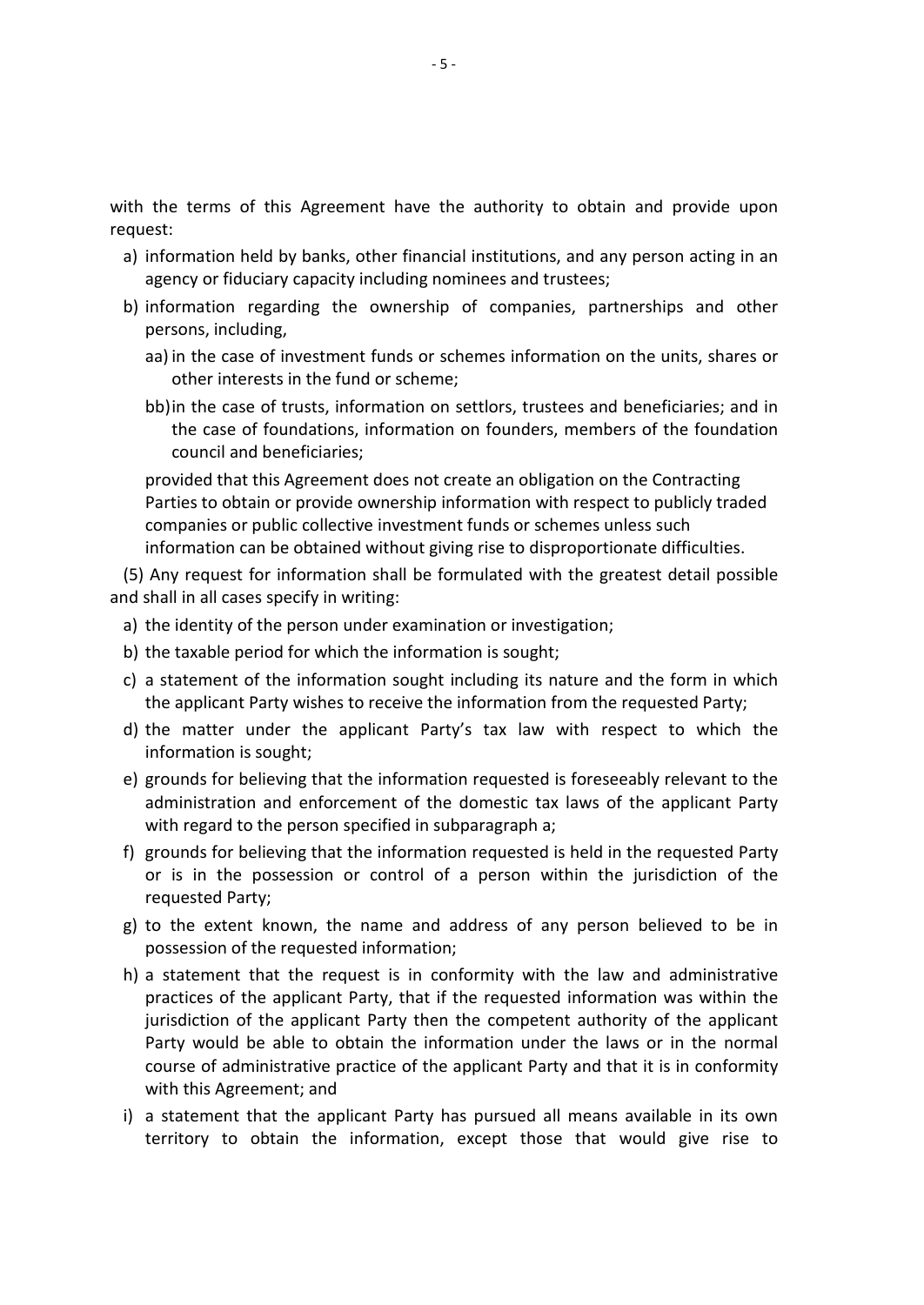disproportionate difficulties.

disproportionate difficulties.<br>The competent authority of the requested Party shall acknowledge receipt of the roportionate difficulties.<br>The competent authority of the requested Party shall acknowledge receipt of the<br>to the competent authority of the applicant Party and shall use its best prtionate difficulties.<br>
petent authority of the requested Party shall acknowledge receipt of the<br>
the competent authority of the applicant Party and shall use its best<br>
within its means to forward the requested informatio isproportionate difficulties.<br>
ie competent authority of the requent to the competent authority of<br>
interasonable delay.<br>
With the least reasonable delay. (6) The competent authority of the requested Party shall acknowledge receipt of the **Party shate**<br>
applicant<br>
requested<br> **6** request to the competent authority of the applicant Party and shall use its best rity of the applicant Party a<br>brward the requested informa<br><sup>1</sup>y.<br>**Article 6**<br>*Examinations Abroad*  $(1)$ By reasonable notice given in advance, the applicant Party may request that the<br>By reasonable notice given in advance, the applicant Party may request that the r arty with

Article 6<br>
Tax Examinations Abroad<br>
Sonable notice given in advance, the applicant Party may request that the<br>
Party allows representatives of the competent authority of the applicant Article 6<br>Tax Examinations Abroad<br>By reasonable notice given in advance, the applicant Party may request that the<br>sted Party, allows representatives of the competent authority of the applicant<br>to enter the territory of the Article 6<br>Tax Examinations Abroad<br>By reasonable notice given in advance, the applicant Party may request that the<br>sted Party allows representatives of the competent authority of the applicant<br>to enter the territory of the **Examinations Abroad**<br> **Sonable notice given in advance, the applicant Party may request that the**<br> **Party allows representatives of the competent authority of the applicant**<br>
ter the territory of the requested Party, to t Tax Examinations Abroad<br>By reasonable notice given in advance, the applicant Party may request that the<br>sted Party allows representatives of the competent authority of the applicant<br>to enter the territory of the requested (1) By reasonable notice given in advance, the applicant Party may request that the (1) By reasonable notice given in advance, the a<br>equested Party allows representatives of the co<br>arty to enter the territory of the requested Part<br>ws, to interview individuals and examine records<br>dividuals or other person ested Party allows representatives of the competent authority of the applicant<br>to enter the territory of the requested Party, to the extent permitted under its<br>to interview individuals and examine records with the prior wr Party to enter the territory of the requested Party, to the extent permitted under its enter the territory of the requested Party, to the extent permitted under its<br>terview individuals and examine records with the prior written consent of the<br>s or other persons concerned. The competent authority of the reque laws, to interview individuals and examine records with the prior written consent of the the applicant Party individuals and examine records with the prior written consent of the prividuals or other persons concerned. The competent authority of the requested they shall notify the competent authority of the app individuals or other persons concerned. The competent authority of the requested of the meeting with the individuals concerned.

dividuals or other<br>arty shall notify the<br>f the meeting with t<br>(2) At the request<br>uthority of the reque<br>f the applicant Party<br>cauested Party. If the request referred to in paragraph 2 is acceded to, the competent authority of the splicant party, the competent<br>At the request of the competent authority of the applicant Party, the competent<br>prity of the requested P requested party the individuals concerned.<br>
At the request of the competent authority of the applicant Party, the competent<br>
ority of the requested Party may allow representatives of the competent authority<br>
The applicant (2) At the request of the competent authority of the applicant Party, the competent request of the competent authority of the applicant Party, the competent<br>the requested Party may allow representatives of the competent authority<br>ant Party to be present at the appropriate part of a tax examination in the<br> authority of the requested Party may allow representatives of the competent authority of the applicant Party to be present at the appropriate part of a tax examination in the requested Party.

The requested Party may allow representatives of the competent authority<br>the Party to be present at the appropriate part of a tax examination in the<br>ty.<br>quest referred to in paragraph 2 is acceded to, the competent authori rant Party to be present at the appropriate part of a tax examination in the<br>equest referred to in paragraph 2 is acceded to, the competent authority of<br>ed Party conducting the examination shall, as soon as possible, notif ty.<br>
yuest referred to in paragraph 2 is acceded to, the competent authority of<br>
I Party conducting the examination shall, as soon as possible, notify the<br>
uthority of the applicant Party about the time and place of the<br>
t (3) If the request referred to in paragraph 2 is acceded to, th<br>the requested Party conducting the examination shall, as soc<br>competent authority of the applicant Party about the<br>examination, the authority or official desig examination, the authority or official designated to carry out the examination and the ed to carry<br>requested<br>conduct o<br>camination<br>**7** *Possibility*by the requested Party for<br> *c*t to the conduct of the tax<br> *ng* the examination.<br> **Article 7**<br> *of Declining a Request*  $\frac{1}{2}$ The competent authority of the requested Party conducting the examination.<br>
Article 7<br>
Possibility of Declining a Request<br>
The competent authority of the requested Party may decline a request of the  $\frac{1}{2}$ 

ne requested rarty controlled the post competent authority Party, where Article 7<br>
Possibility of Declining a Request<br>
The competent authority of the requested Party may decline a request of the<br>
the request is not made in conformity with this Agreement and, in particular, **Article 7**<br>Possibility of Declining a Request<br>ompetent authority of the requested Party may<br>arty, where<br>quest is not made in conformity with this Agree<br>the requirements of Article 5 are not met: or The competent applicant Party, where

- Possibility of Declining a Request<br>The competent authority of the requested Party may decline a request of the<br>icant Party, where<br>the request is not made in conformity with this Agreement and, in particular,<br>where the requ Tossisting of becoming a nequest<br>
inty, where<br>
the information, where<br>
the information conformity with this Agreement and, in particular,<br>
the requirements of Article 5 are not met; or<br>
plicant Party has not pursued all me
- authority of the r<br>ements of Article 5<br>ements of Article 5<br>rty has not pursunation, except whe<br>difficulty: or I cant Party, where<br>the request is not made in conformity with this Agreement and, in particular,<br>where the requirements of Article 5 are not met; or<br>the applicant Party has not pursued all means available in its own terri
-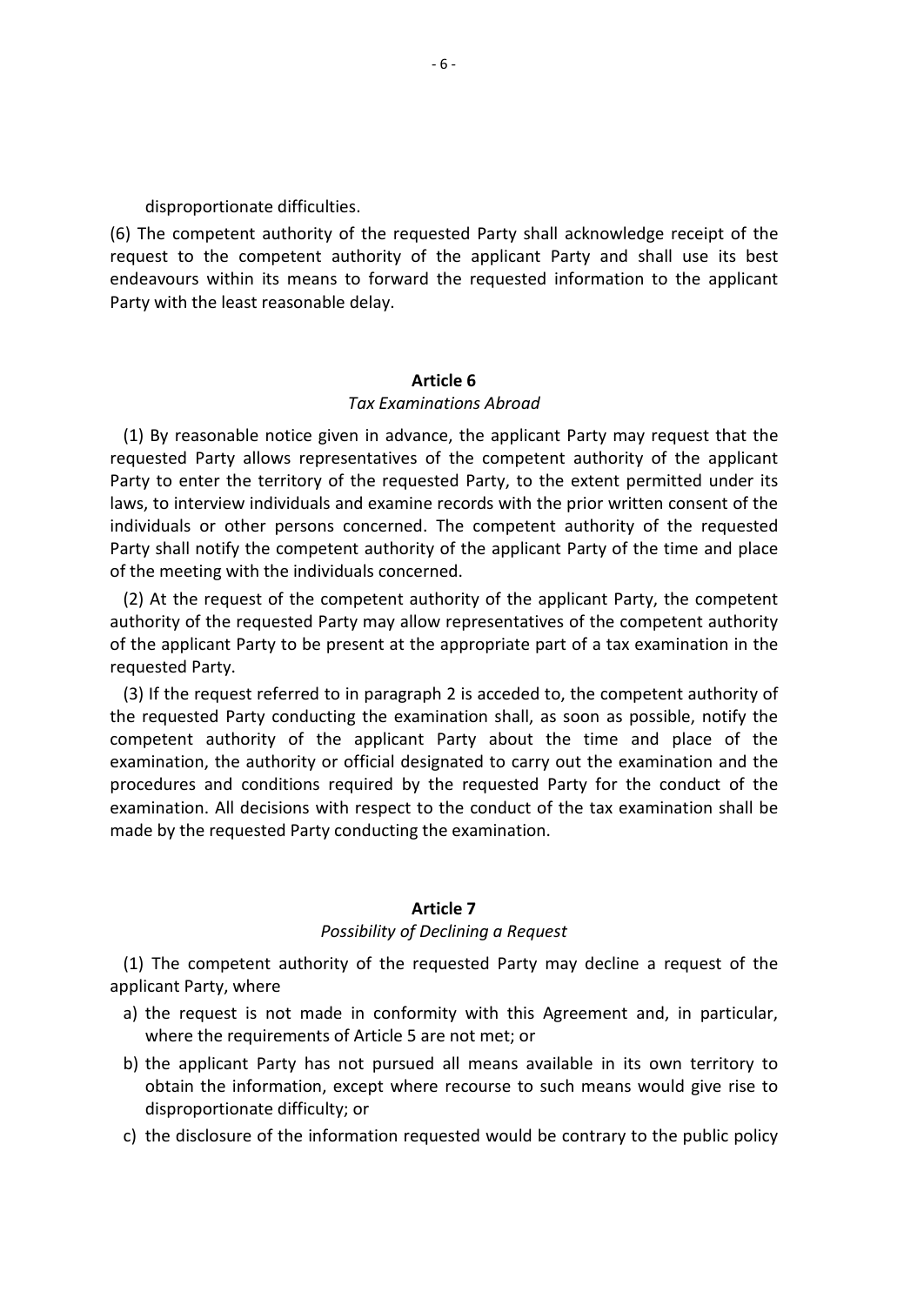Public) of the requested Party.<br>
Public of the requested Party.

- (ordre public) of the requested Party.<br>This Agreement shall not impose upon a requested Party any obligation (ordre public) of the requested Party.<br>This Agreement shall not impose upon a requested Party any obligation<br>to provide information subiect to legal privilege, or any trade, business, industrial, This Agre
- or the requested Party.<br>
Sorther professional secret or a requested Party any obligation<br>
formation subject to legal privilege, or any trade, business, industrial,<br>
or professional secret or trade process, provided that in in Article 5 paragraph 4 shall not impose upon a requested Party any obligation<br>information subject to legal privilege, or any trade, business, industrial,<br>in article 5 paragraph 4 shall not by reason of that fact alone be dre public) of the requested Party.<br>is Agreement shall not impose upon a reprovide information subject to legal premential or professional secret or trade process; or (ordre public) of the requested Party.<br>
This Agreement shall not impose upon a requested Party any obligation<br>
to provide information subject to legal privilege, or any trade, business, industrial,<br>
commercial or professio ement shall not impose upon a requested Party any obligation<br>
information subject to legal privilege, or any trade, business, industrial,<br>
al or professional secret or trade process, provided that information<br>
in Article 5 a) to provide information subject to legal privilege, or any trade, business, industrial, a) to provide information subject to legal privilege, or any trade, busines<br>commercial or professional secret or trade process, provided that<br>described in Article 5 paragraph 4 shall not by reason of that fact alon<br>as such described in Article 5 paragraph 4 shall not by reason of that fact alone be treated
- Commercial or professional secret or trade process, provided that information<br>described in Article 5 paragraph 4 shall not by reason of that fact alone be treated<br>as such a secret or trade process; or<br>o carry out administr described in Article 5 paragraph 4 shas such a secret or trade process; or<br>b) to carry out administrative measure<br>practices, provided that nothing in th<br>a Contracting Party under Article 5 p;<br>(3) A request for information as such a secret or trade process; or<br>to carry out administrative measures at variance with its laws and administrative<br>practices, provided that nothing in this subparagraph shall affect the obligations of<br>a Contracting Pa  $\mathbf{b}$ to carry out administrative measures at variance with its laws and administrative<br>practices, provided that nothing in this subparagraph shall affect the obligations of<br>a Contracting Party under Article 5 paragraph 4 of thi practices, provided that nothing in this subparagraph shall affect the obligations of a Contracting Party under Article 5 paragraph 4 of this Agreement.

giving rise to the request is disputed.

ctices, provided that nothing in this subparagraph shall affect the obligations of<br>ontracting Party under Article 5 paragraph 4 of this Agreement.<br>request for information shall not be refused on the ground that the tax cla a Contracting Party under Article 5 paragraph 4 of this Agreeme<br>
(3) A request for information shall not be refused on the groun<br>
ving rise to the request is disputed.<br>
(4) The requested Party shall not be required to obta A request for information shall not be refused on the ground that the tax claim<br>grise to the request is disputed.<br>The requested Party shall not be required to obtain and provide information which<br>pplicant Party would be un to the request is disputed.<br>
Equested Party shall not be required to obtain and provide information which<br>
shall party would be unable to obtain under its own laws or in the normal<br>
administrative practice in response to a (4) The requested Party shall not be required to obtain and provide information which<br>the applicant Party would be unable to obtain under its own laws or in the normal<br>course of administrative practice in response to a val the applicant Party would be unable to obtain under its own laws or in the normal course of administrative practice in response to a valid request made in similar

licant Party would be unable to obtain under its own laws or in the normal<br>of administrative practice in response to a valid request made in similar<br>tances from the requested Party under this Agreement.<br>e requested Party m e of administrative practice in<br>
Instances from the requested Pa<br>
The requested Party may declin<br>
sted by the applicant Party to applicant Party, or any require<br>
st a national of the requested P<br>
in the same circumstances. requested by the applicant Party to administer or enforce a provision of the tax law of r or enforc<br>nnected tł<br>pmpared w<br>**8** the applicant Party, or any requirement connected therewith, which discriminates ''"<br>م+ء All information provided and received by the competent authorities of the<br>All information provided and received by the competent authorities of the rarry in the

Partic Same encanstances.<br> **Article 8**<br>
Confidentiality<br>
(1) All information provided and received bontracting Parties shall be kept confidential. **This information provided and received by the competent authorities of the**<br>
This information may be disclosed only to persons or authorities (including courts **Article 8**<br>Confidentiality<br>All information provided and received by the competent authorities of the<br>racting Parties shall be kept confidential.<br>This information may be disclosed only to persons or authorities (including  $(1)$  All

in Article 8<br>
in Article 8<br>
(1) All information provided and received by the competent authorities of the<br>
Contracting Parties shall be kept confidential.<br>
(2) This information may be disclosed only to persons or authoriti Confidentiality<br>
1) All information provided and received by the competent authorities of the<br>
1) This information may be disclosed only to persons or authorities (including courts<br>
1) This information may be disclosed onl ontracting Parties shall be kept confidential.<br>
(2) This information may be disclosed only to persons or authorities (including courts<br>
and administrative bodies) of the Contracting Parties concerned with the purposes<br>
bec (2) This information may be disclosed only to persons or authorities (including courts<br>and administrative bodies) of the Contracting Parties concerned with the purposes<br>specified in Article 1, and used by such persons or a and administrative bodies) of the Contracting Parties concerned with the purposes nd administrative bodionologie<br>in Article 1, and particle 1, and particle 1, and particle 1 and<br>ecisions.<br>(3) Such information m<br>ated in Article 1 withou Fied in Article 1, and used by such persons or authorities only for such purposes.<br>Nese purposes information may be used in public court proceedings or in judicial<br>ons.<br>Such information may not be used for any purpose othe For these purposes information may be used in public court proceedings or in judicial

or these purposes information may be used in public cournecisions.<br>
(3) Such information may not be used for any purpose of<br>
ated in Article 1 without the expressed written consent of<br>
ie requested Party.<br>
(4) Information Such information may not be used for any purpose other than for the purposes<br>d in Article 1 without the expressed written consent of the competent authority of<br>equested Party.<br>Information received under this Agreement must (3) Such information may not be used for any purpose other than for the purposes information may not be used for any purpose other than for the purposes<br>rticle 1 without the expressed written consent of the competent authority of<br>ted Party.<br>mation received under this Agreement must not be disclosed to statec

Party.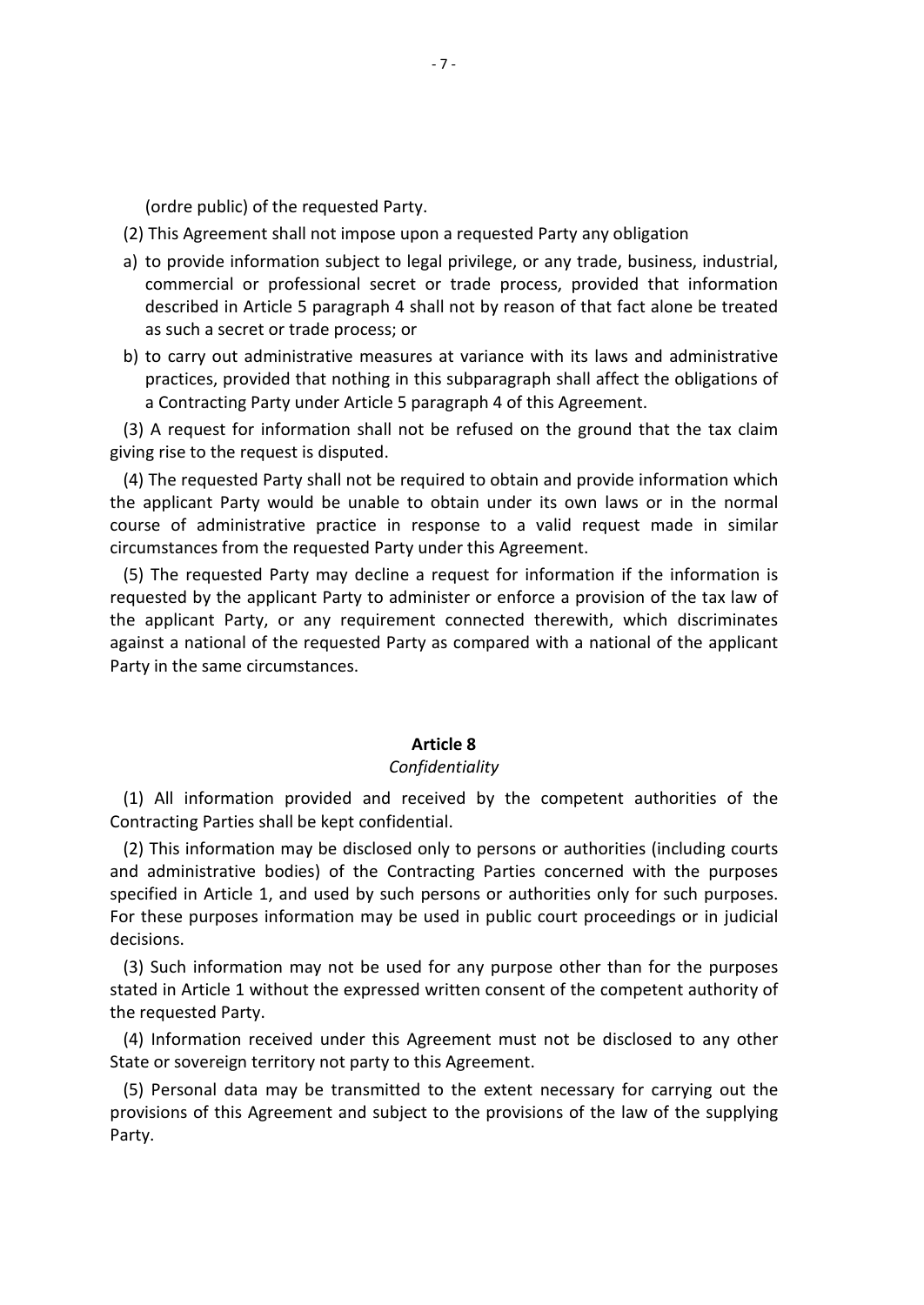-8-<br>Information received by the requested Party in conjunction with a request for nation received by the requested Party in conjunction with a request for<br>under this Agreement shall likewise be treated as confidential in the mation red<br>under th<br>Party. Party in comparty in comparts<br>vise be tr<br>**9** *Costs*noist<br>Saire applicant Party.<br>applicant Party shall reimburse the requested Party for all direct costs incurred in icquester

arty:<br> **information pursuant contingle Setting Pursuant Party shall reimburse the requested Party for all direct costs incurred in<br>
information pursuant to this Agreement. The respective competent Shall consult from time of the Costs**<br>Costs<br>Shall consult from time to this Agreement. The respective competent<br>Shall consult from time to time with regard to this Article, and in particular Article 9<br>Costs<br>e applicant Party shall reimburse the requested Party for all direct costs incurred in<br>iding information pursuant to this Agreement. The respective competent<br>orities shall consult from time to time with reg **Article 9**<br>Costs<br>licant Party shall reimburse the requested Party for all direct costs incurred in<br>information pursuant to this Agreement. The respective competent<br>s shall consult from time to time with regard to this Art Costs<br>
uplicant Party shall reimburse the requeste<br>
requested information pursuant to this Agree<br>
requested to be requested Party<br>
y of the applicant Party if the costs of pro<br>
request are expected to be significant. authorities shall consult from time to time with regard to this Article, and in particular th regard tc<br>Party shall<br>f providing<br>**10** the competent authority of the requested Party shall consult with the competent **quested Party shall consult v<br>
<b>e** costs of providing informati<br>
gnificant.<br> **Article 10**<br> *Agreement Procedure*  $\frac{1}{2}$ Where difficulties or doubts arise between the Contracting Parties regarding the<br>Where difficulties or doubts arise between the Contracting Parties regarding the specture request

orinterpretation of this Agreement.<br> **Article 10**<br> *Mutual Agreement Procedure*<br>
culties or doubts arise between the Contracting Parties regarding the<br>
or interpretation of this Agreement, the competent authorities shall Article 10<br>Mutual Agreement Procedure<br>(1) Where difficulties or doubts arise between the Contracting Parties regarding the<br>implementation or interpretation of this Agreement, the competent authorities shall<br>endeavour to re Article 10<br>
In addition to the agreement *Procedure*<br>
Mutual Agreement *Procedure*<br>
Mere difficulties or doubts arise between the Contracting Parties regarding the<br>
Mere metation or interpretation of this Agreement, the co Article 10<br>
Mutual Agreement Procedure<br>
edifficulties or doubts arise between the Contracting Parties regarding the<br>
ation or interpretation of this Agreement, the competent authorities shall<br>
dition to the agreements refe (1) Where difficulties or<br>nplementation or interprode<br>netayour to resolve the n<br>(2) In addition to the<br>uthorities of the Contract<br>nder this agreement. Where difficulties or doubts arise between the Contracting Parties regarding the<br>ementation or interpretation of this Agreement, the competent authorities shall<br>avour to resolve the matter by mutual agreement.<br>In addition implementation or interpretation of this Agreement, the competent authorities shall

matrian or interpretation of this Agreement, the competent and a avour to resolve the matter by mutual agreement.<br>
(2) In addition to the agreements referred to in paragraph 1, the untorities of the Contracting Parties may avour to resolve the matter by mutual agreement.<br>
In addition to the agreements referred to in paragraph 1, the compete<br>
prities of the Contracting Parties may mutually agree on the procedures to be use<br>
r this agreement.<br> **Article**

cting Parties<br>ent under t<br>11<br>11 *Protocol*

(4) The Contracting Parties may also agree on other forms of disponent.<br> **Article 11**<br> *Protocol*<br>
The attached Protocol shall be an integral part of this Agreement.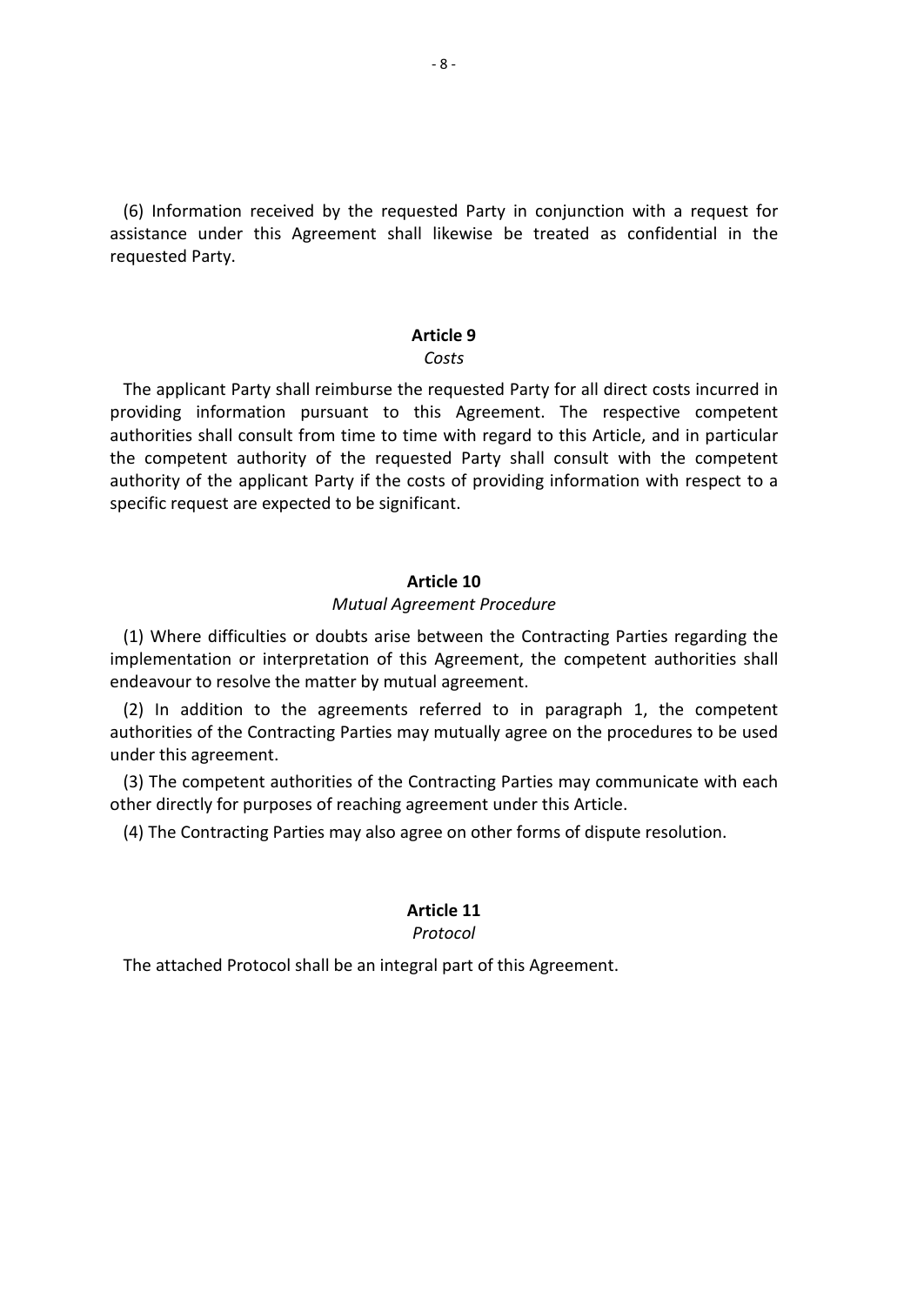## **12** Article<br>Atation

## *Legislation Entry*

Article 12<br> *Implementation Legislation*<br>
Contracting Parties shall enact any legislation necessary to comply with, and give **Arti**<br>*Implementa:*<br>Contracting Parties shall enact any le<br>to, the terms of the Agreement. **12**<br>*Legislation*<br>ation necess<br>**13** *inon Ecgistation*<br>egislation necessar<br>**iicle 13**<br>*into Force*  $(1)$ This Agreement shall enter into force one month from the date on which the Chect to, th

Particle 13<br>
Particle 13<br>
Parties have notified each other that their respective requirements for the<br>
Parties have notified each other that their respective requirements for the Article 13<br> *Entry into Force*<br>
This Agreement shall enter into force one month from the date on which the<br>
acting Parties have notified each other that their respective requirements for the<br>
into force of this Agreement h Article<br>
Entry into<br>
(1) This Agreement shall enter into force<br>
pontracting Parties have notified each other<br>
the last notification is received. Entry into Force<br>
This Agreement shall enter into force one month from the date on which the<br>
racting Parties have notified each other that their respective requirements for the<br>
into force of this Agreement have been fulf Entry into Force<br>
This Agreement shall enter into force one month from the date on which the<br>
acting Parties have notified each other that their respective requirements for the<br>
into force of this Agreement have been fulfi entry into force of this Agreement have been fulfiled. The relevant date shall be the day on which the last notification is received.

umied. The<br>greement sh<br>ginning on c<br>**14** ( ۲<br>ام م This Agreement shall remain in force until terminated: either Contracting Party<br>This Agreement shall remain in force until terminated: either Contracting Party may

termination<br>This Agreement shall remain in force until terminated; either Contracting Party<br>Terminate this Agreement by serving a notice of termination by letter to the **Article 14**<br> *Termination*<br>
(1) This Agreement shall remain in force until terminay terminate this Agreement by serving a notice of propertient authority of the other Contracting Party. **Such termination**<br>
Such terminate this Agreement by serving a notice of terminated; either Contracting Party<br>
terminate this Agreement by serving a notice of termination by letter to the<br>
Such termination shall become eff Framination<br>
This Agreement shall remain in force until terminated; either Contracting Party<br>
terminate this Agreement by serving a notice of termination by letter to the<br>
petent authority of the other Contracting Party.<br> Ferminational Contracts<br>
(1) This Agreement shall remain in force un-<br>
interpretent authority of the other Contracting Party.<br>
(2) Such termination shall become effective<br>
(2) Such termination shall become effective<br>
inter This Agreement shall remain in force until terminated; either Contracting Party<br>terminate this Agreement by serving a notice of termination by letter to the<br>betent authority of the other Contracting Party.<br>Such termination  $m_{\tilde{6}}$ competent authority of the other Contracting Party.

It is a Article 8 with respect to any information by letter to the protent authority of the other Contracting Party.<br>
The such termination shall become effective on the first day of the month following<br>
expiration of a per (2) Such termination shall become effective on the first day of the month following<br>the expiration of a period of three months after the date of receipt of notice of<br>termination by the other Contracting Party.<br>(3) After te

under this Agreement.

der this Agreement.<br>
Witness whereof the undersigned, being duly authorised thereto by their respective In witness whereof the undersigned, being duly authorised thereto by their respective Governments, have signed this Agreement.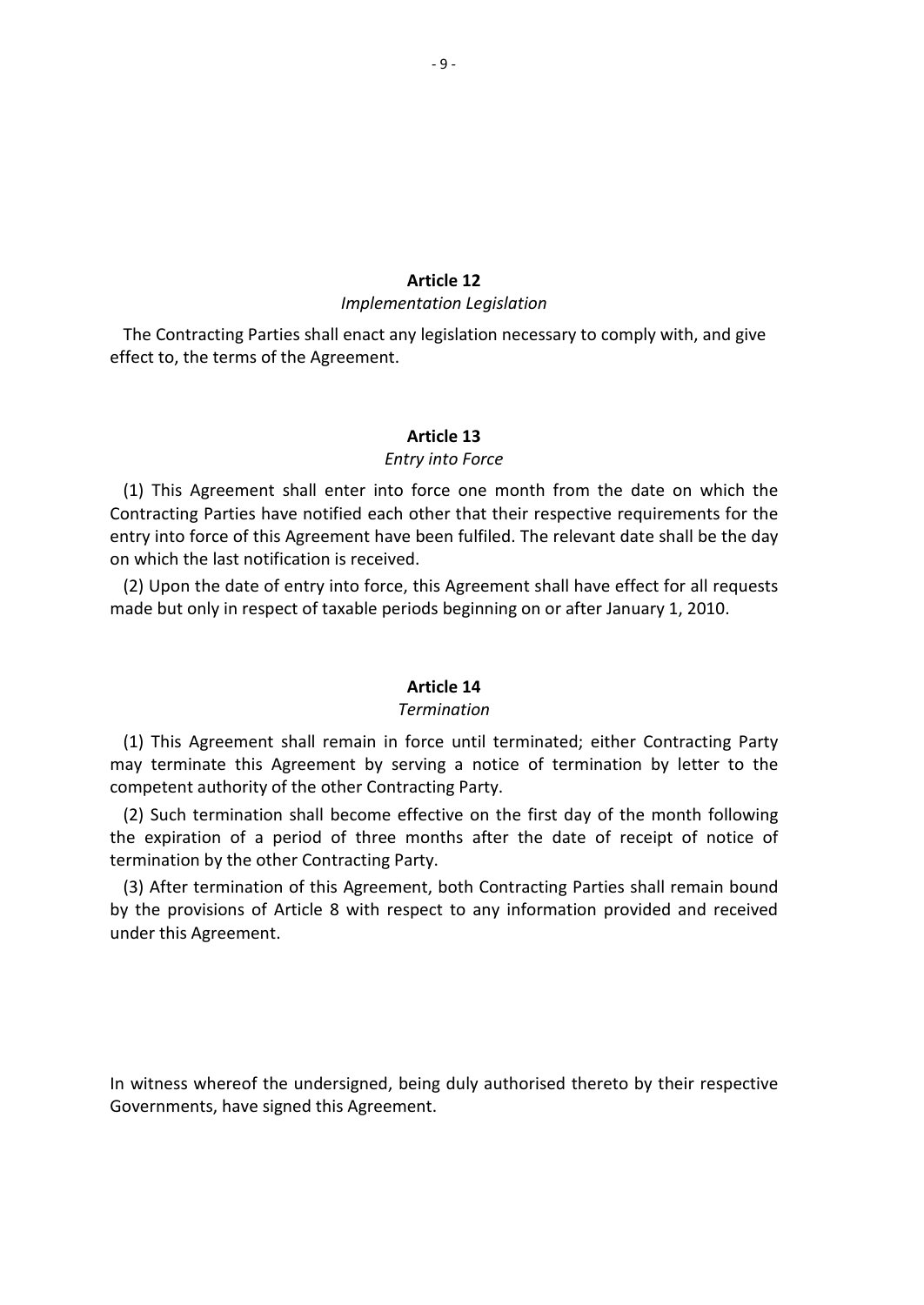at Washington D.C., this 24<sup>th</sup> day of November 2009, in duplicate, in the German daye at Washington D.C., this 24<sup>th</sup> day of November 2009, in<br>English languages, each text being equally authentic.

For the Government of the Principality of For the Government of Antigua and Liechtenstein:

 the Government of Antigua and Barbuda: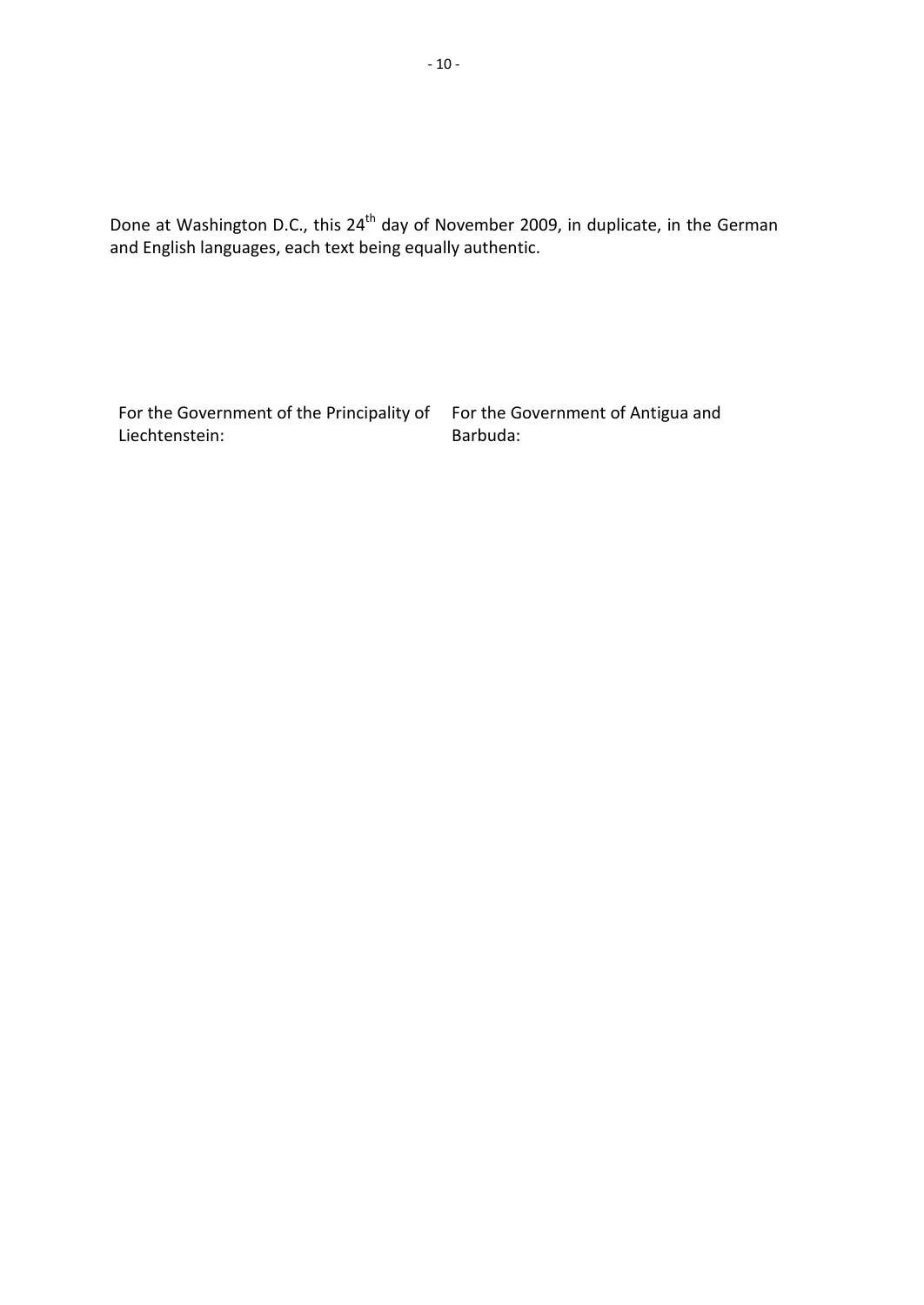### *the Agreement between the Government of the Principality ofLiechtenstein the Government of Antigua and Barbuda on the exchange of information on tax* **Protocol**<br>to the Agreement between the Government of the Principality of Liechtenstein<br>the Government of Antigua and Barbuda on the exchange of information on tax<br>the occasion of the signing of the Agreement between the G **Protocol**<br> **Solution:** The Government of the Principality of Liechtenstein<br>
poternment of Antigua and Barbuda on the exchange of information on tax<br>
matters<br>
casion of the signing of the Agreement between the Government o to the Agreement between the Government of the Principality of Liechtenstein and the Government of Antiqua and Barbuda on the exchange of information on tax

**Protocol**<br> *Protocol*<br> *Protocol*<br> *Protocol*<br> *Protocol*<br> *Protocol*<br> *Protocol*<br> *Protocol on the exchange of information on tax<br>
<i>matters*<br>
Agreement between the Government of the<br> *Parties*<br> *Parties*<br> *Parties*<br> *Par* the Agreement between the Government of the Principality of Liechtenstein<br>he Government of Antigua and Barbuda on the exchange of information on tax<br>matters<br>e occasion of the signing of the Agreement between the Government  $\overline{O}$ Parties have agreed upon the following provisions, which are an integral part of this Agreement: Principality of Liechtenstein and the Government of Antigua and Barbuda (the lity of Liechtenstein and the Government of Antigua and Barbuda (the<br>ting Parties") on the exchange of information on tax matters, the Contracting<br>nave agreed upon the following provisions, which are an integral part of th "Contracting Parties") on the exchange of information on tax matters, the Contracting Contracting Parties") on the<br>arties have agreed upon the<br>greement:<br>1. With respect to Article<br>ubject to criminal investiga<br>cauest for information.

In Arties have agreed upon the following provisions, which are an integral<br>In Article 3 the term in Article 5 paragraph 1, it is understood that the taxp<br>In Article 1 to criminal investigations, is to be informed about the With respect to Article 5 paragraph 1, it is understood that the taxpayer, unnect to criminal investigations, is to be informed about the intention to malest for information.<br>
n Article 9 the term "direct" costs shall be i o Article 5 paragraph 1, it is understood that the taxpayer, unless<br>investigations, is to be informed about the intention to make a<br>tion.<br>cerm "direct" costs shall be interpreted as follows:-<br>e 'direct costs' include, but 1. With respect to Article 5 paragraph 1, it is understood that the taxpayer, unless o Article 5 paragraph 1, it is unders<br>investigations, is to be informed a<br>tion.<br>term "direct" costs shall be interprete<br>e 'direct costs' include, but are not lir<br>costs of reproducing and transportir<br>authority of the applic bot to criminal<br>bot factofactor request for information.

- 2. In Article 9 the term "direct" costs shall be interpreted as follows:-
- a) examples of the 'direct costs' include, but are not limited to, the following:
- fivestigations, is to be informed about the intention to make a<br>fion.<br>ferm "direct" costs shall be interpreted as follows:-<br>e'direct costs' include, but are not limited to, the following:<br>costs of reproducing and transport records and records and be interpreted as follows:-<br>Fithe 'direct costs' include, but are not limited to, the following:<br>ble costs of reproducing and transporting documents or records to the<br>entiauthority of the applicant aa) reasonable competent authority of the applicant Party;
- ricle 9 the term anect costs shan be interpreted as follows.<sup>2</sup><br>mples of the 'direct costs' include, but are not limited to, the following:<br>reasonable costs of reproducing and transporting documents or records to the<br>compe costs of reproducing and transporting documents or records to the<br>authority of the applicant Party;<br>fees imposed by a financial institution or other record keeper for<br>ords and research related to a specific request for inf The fees imposed by a financial institution or other record keeper for<br>g records and research related to a specific request for information;<br>able costs for stenographic reports and interviews, depositions or<br>ony;<br>able fees bb) reasonable fees imposed by a financial institution or other record keeper for copying records and research related to a specific request for information;
	- cc) reasonable costs for stenographic reports and interviews, depositions or testimony;
- onable fees imposed by a financial institution or other record keeper for<br>
ing records and research related to a specific request for information;<br>
onable costs for stenographic reports and interviews, depositions or<br>
mony ppying records and research related<br>
reasonable costs for stenographic<br>
stimony;<br>
reasonable fees and expenses, detern<br>
nder applicable law, on the person<br>
ne of the Contracting Parties for internation request: costs for stenographic reports and interviews, depositions or<br>fees and expenses, determined in accordance with amounts allowed<br>cable law, on the person who voluntarily appears in the territory of<br>Contracting Parties for in imony;<br>
ionable fees and expenses, determined in accordance with amounts allowed<br>
er applicable law, on the person who voluntarily appears in the territory of<br>
of the Contracting Parties for interview, deposition or testim dd) reasonable fees and expenses, determined in accordance with amounts allowed dd) reasonable fees and expenses, determined in accordance with amounts allowed<br>under applicable law, on the person who voluntarily appears in the territory of<br>one of the Contracting Parties for interview, deposition or te incurred cone a particular information request;
	- under applicable law, on the person who voluntarily appears in the territory of<br>one of the Contracting Parties for interview, deposition or testimony relating to<br>a particular information request;<br>ee) reasonable legal fees The Contracting Parties for interview, deposition or testimony relating to<br>
	icular information request;<br>
	iable legal fees for non-government counsel appointed or retained, with<br>
	proval of the competent authority of the app
- ee) reasonable legal fees for non-government counsel appointed or retained, with<br>the approval of the competent authority of the applicant Party, for litigation in<br>the courts of the requested Party related to a specific req If the approval of the competent authority of the applicant Party, for litigation in<br>
the courts of the requested Party related to a specific request for information.<br>
'Direct costs' do not include ordinary administrative the courts of the requested Party related to a specific request for information.<br>
rect costs' do not include ordinary administrative and overhead expenses<br>
urred by the requested Party in reviewing and responding to inform 'Direct costs' do not include ordinary administrative and overhead expenses<br>by the requested Party in reviewing and responding to information<br>is submitted by the applicant Party.<br>rect costs pertaining to a specific request are exp incurred by the requested Party in reviewing and responding to information
- c) If the direct costs pertaining to a specific request are expected to exceed EUR 500 or the Swiss Franc equivalent, the competent authority of the requested Party shall contact the competent authority of the applicant Pa